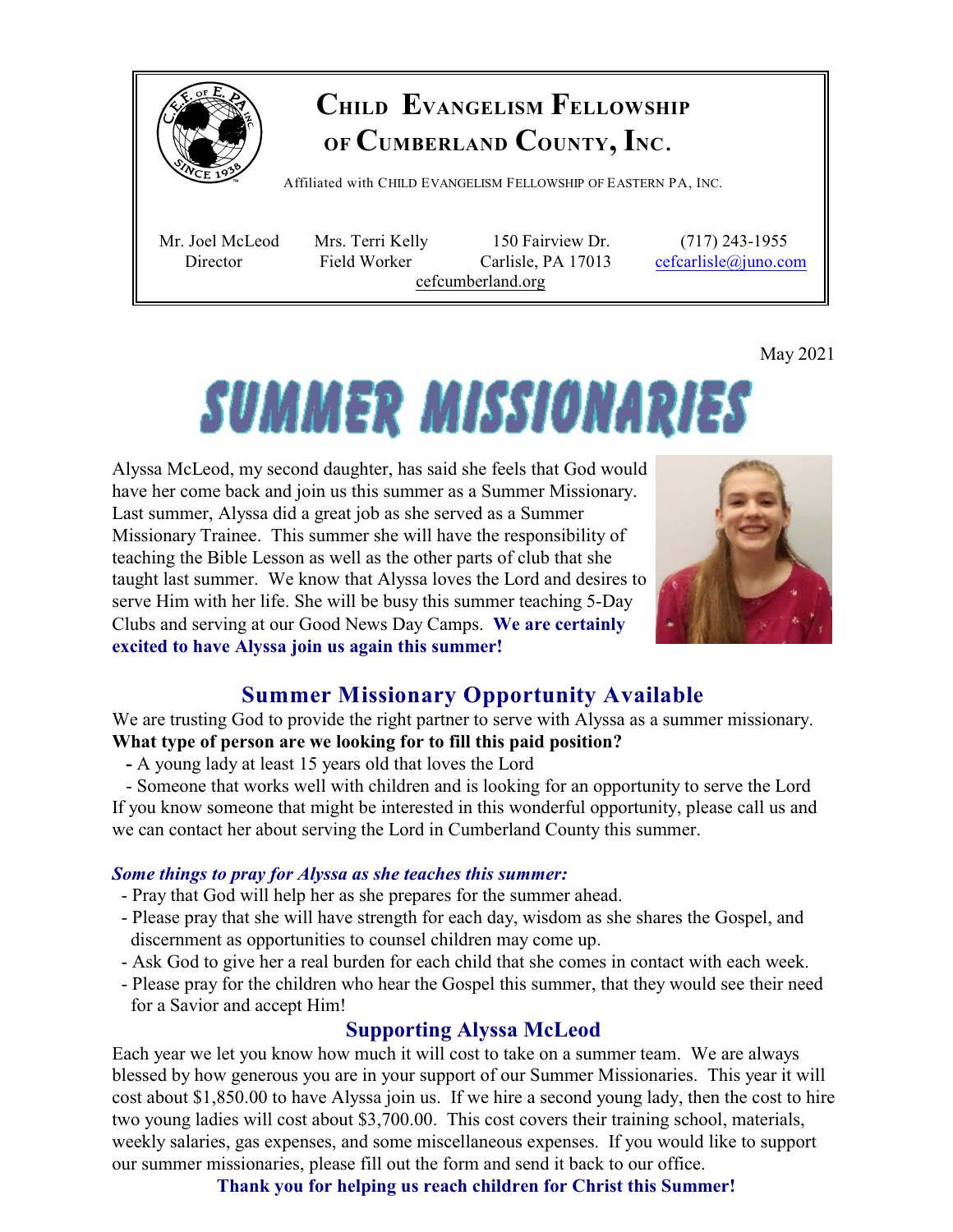# **Spring Rally was a Success**



**Terri sharing the Gospel as she did hand painting!** 



**Joel sharing the Gospel during the Rally!**



On April  $24<sup>th</sup>$  we hosted a Spring Rally for the families of Cumberland County. The kids that came had a lot of fun, but the purpose of the day was to share the Gospel with all that came. Each child got a

goodie bag when they were about to leave which included a Bible, a salvation tract, some CEF material and some other things. I was able to share the Gospel three different times throughout the day to the children that were there at that time. They also heard the Gospel as they got their hand painted. We didn't have anyone that came for counseling, but you never know how God will use His Word in the hearts of the children and the adults that were there.

# **Summer is Coming Soon**

#### *5-Day Clubs*

Would you be willing to Host a 5-Day Club? Alyssa and hopefully her partner will be teaching 5-Day Clubs throughout the summer starting the last week of June. If you would like our Summer Team to come and teach at your house or day care, please give us a call so we can line up a time that works for you.

 - Looking for help with VBS this year? We have teamed up with churches in the past to help with their VBS. We can come and do our hour long program which includes Bible lessons, songs, missions time, etc. Sometimes the church will then add to our program with crafts, games, snacks, etc. Call us to see how we can work together!

#### *Good News Day Camps*

We are anticipating three great weeks of Good News Day Camps as we teach the children about the life of Nehemiah. We are praying that God will send 200 children or more to our camps this summer. We need many volunteers to help the children learn more about God and His love for them. *Would you like to help?*



**Our three weeks of Good News Day Camp this summer are:**

July 5-9 - in Enola July 19-23 - in Carlisle August 2-6 - in Newville

### *Camp Sponsorship*

Each year we have some children that cannot afford to come to camp. What a joy it is to tell their parents not to worry about the cost as we have people who have given to sponsor children for camp. Would you like to give a child the joy of coming to camp? We have been able to keep the cost of camp at just \$20 per child. If you would like to help one or more children come to camp this summer, please fill out the form and send it to the office.